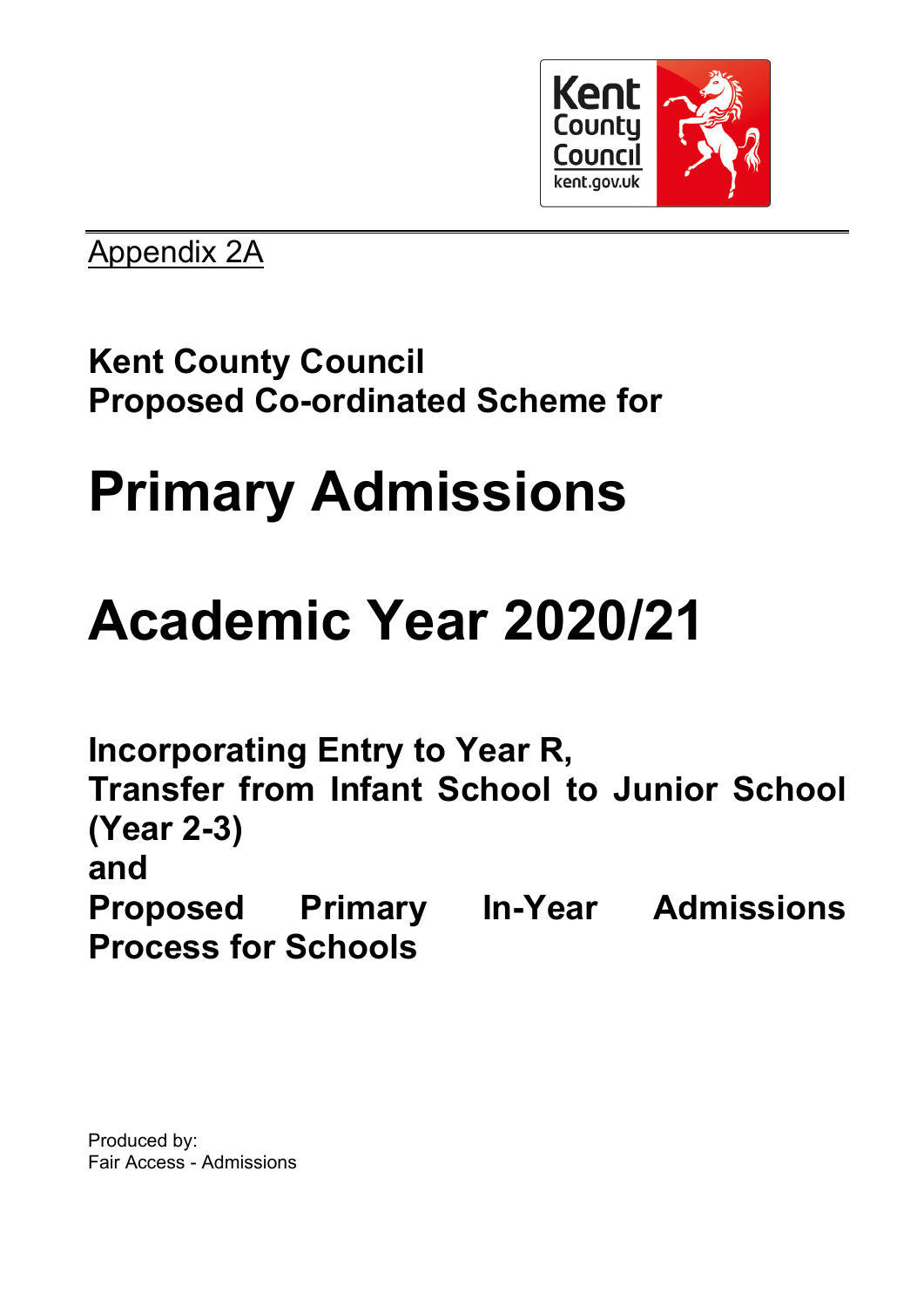#### **Table of Contents**

|                                                             | <b>Page Number</b> |  |
|-------------------------------------------------------------|--------------------|--|
| Introduction / Background                                   | 3                  |  |
| Section 1 – Details of the Co-ordinated Scheme for $ $ 4-12 |                    |  |
| Entry to Year R and Transfer from Infant School to          |                    |  |
| Junior School (Year 2-3)                                    |                    |  |
| Section 2 – Details of the Primary In-Year 13-18            |                    |  |
| <b>Admissions Process</b>                                   |                    |  |
| Section 3 – Glossary of Terms                               | 19-20              |  |

#### **Contact Details**

Admissions and Transport Office Room 2.20 Sessions House County Hall Maidstone Kent, ME14 1XQ

Tel: 03000 412121 E-mail: [primaryadmissions@kent.gov.uk](mailto:primaryadmissions@kent.gov.uk)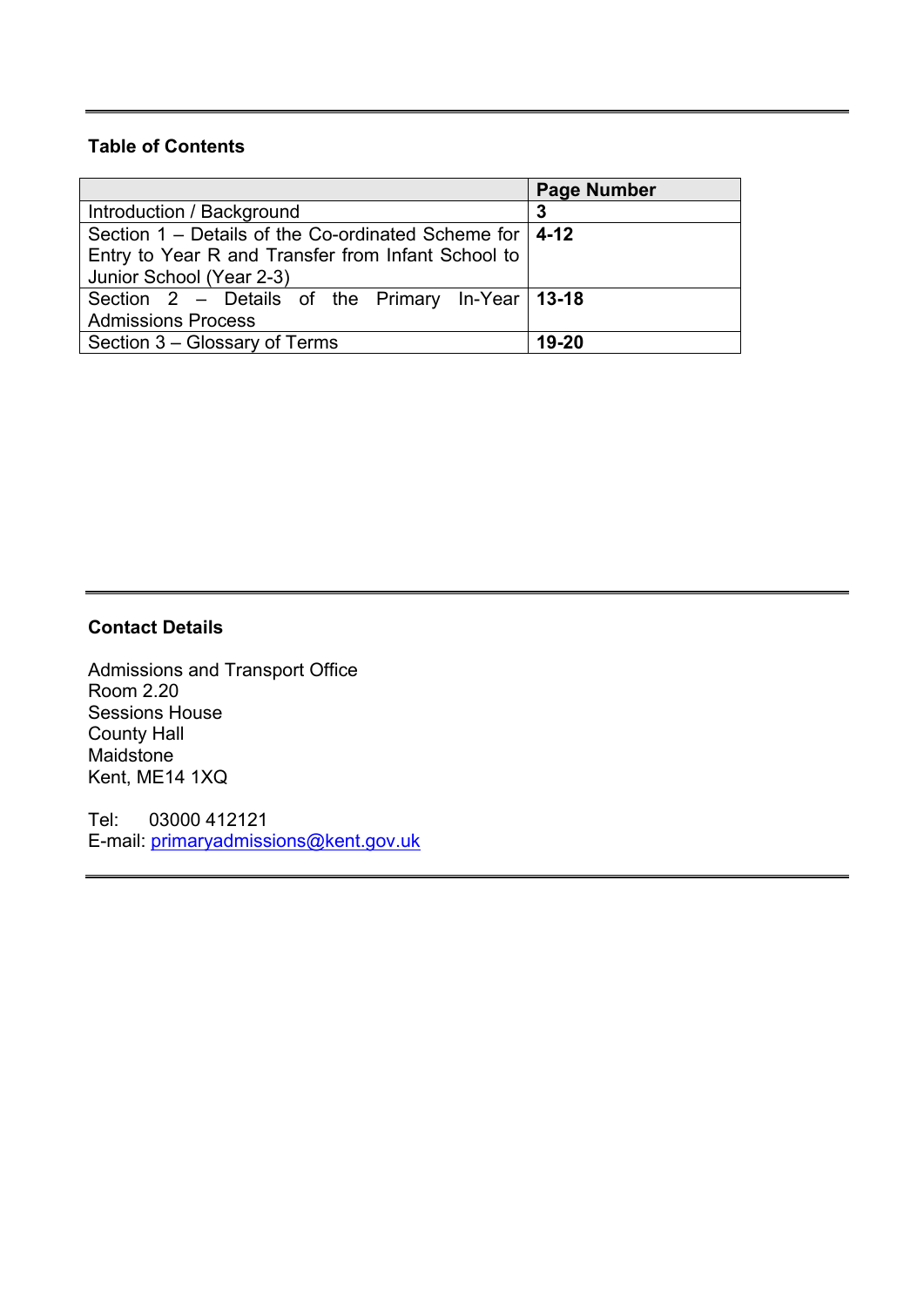Each year, the Local Authority is required to draw up, consult on and determine:

- Co-ordinated admission arrangements (schemes) for all schools in the Local Authority area for entry at the normal time of admission (Year R for Infant and Primary schools, Year 3 for Junior schools and Year 7 for Secondary schools).
- There is a duty on the LA to secure agreement on the Admissions Scheme from all admission authorities including Academies in Kent. If the LA does not secure this agreement it must inform the Secretary of State no later than the 28 February who will then impose a scheme to which all admission authorities must adhere.
- This consultation ran from 9.00 am on 29 October 2018 until midnight on 14 December 2018. Every Kent School, Academy and Co-ordinating Free School or UTC is required to agree to the admissions scheme and adhere to it. **Kent County Council made it clear in its consultation that it would constitute full acceptance to the proposed scheme if schools chose not to respond.**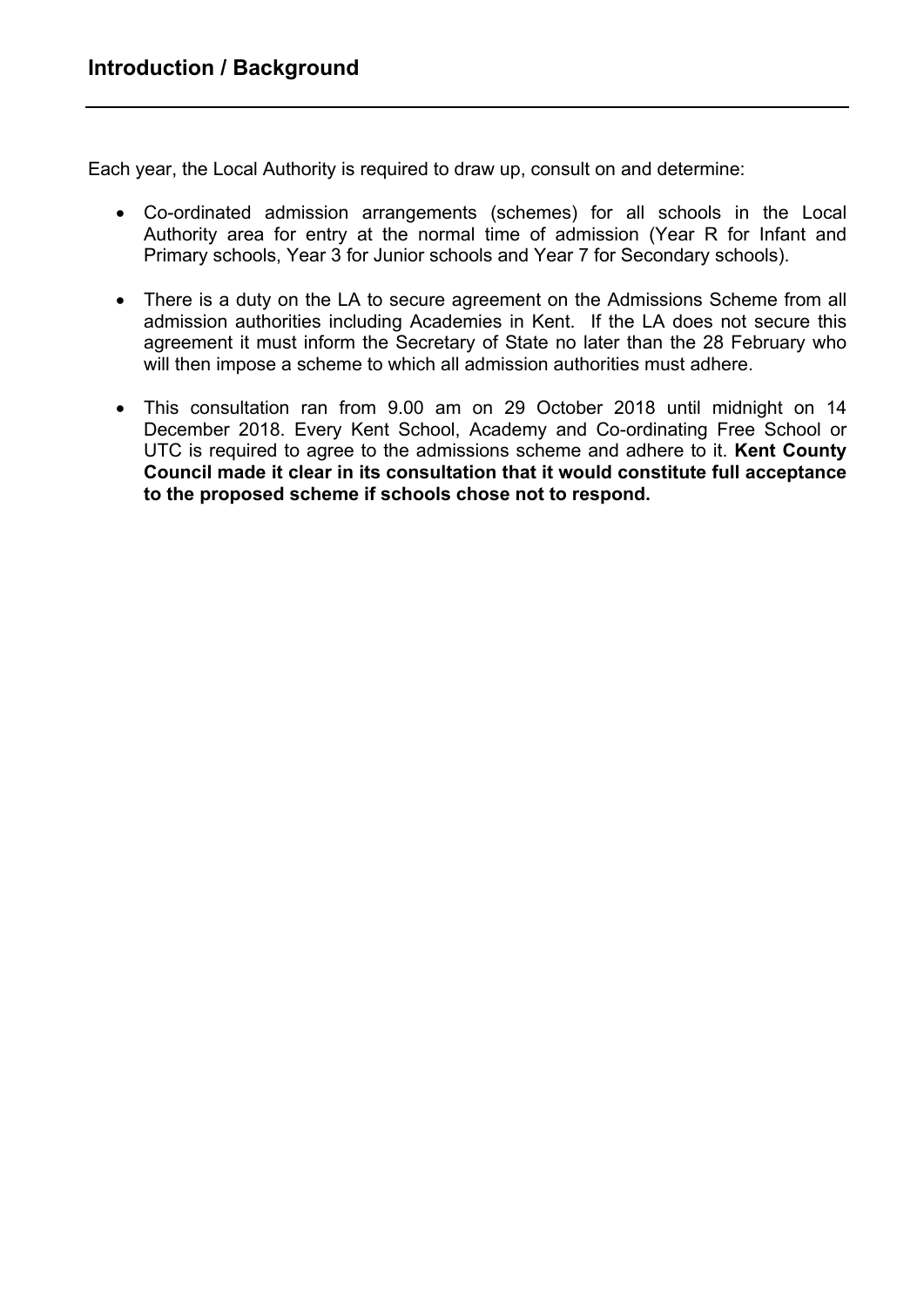#### **Section 1 – Details of the Co-ordinated Scheme for Entry to Year R and Transfer from Infant School to Junior School Year 3**

This section details the Co-ordinated Scheme for Entry to Year R and Transfer from Infant School to Junior School (Year 2-3) in September 2020.

Year R applications are normally for children born between 1 September 2015 and 31 August 2016.

Year 3 applications are normally for children born between 1 September 2012 and 31 August 2013.

#### **The Key Scheme dates are:**

| <b>Key Action</b>                                                                                                                                                                                 | <b>Scheme Date</b>                           |
|---------------------------------------------------------------------------------------------------------------------------------------------------------------------------------------------------|----------------------------------------------|
| <b>Application for Primary Intake/Junior Transfer opens</b>                                                                                                                                       | <b>Tuesday 5 November 2019</b>               |
| National closing date for application forms                                                                                                                                                       | <b>Wednesday 15 January 2020</b>             |
| Summary of applicant numbers sent to all Kent<br><b>Primary, Infant and Junior schools</b>                                                                                                        | By Monday 10 February 2020                   |
| Full applicant details sent to all Kent Primary, Infant<br>and Junior schools for ranking against their over-<br>subscription criteria                                                            | By Monday 17 February<br>2020 (In half term) |
| Ranked lists returned to Kent County Council by all<br>schools. Deadline for school to inform Kent County<br><b>Council of wish to offer in excess of PAN</b>                                     | By Friday 6 March 2020                       |
| Primary, Infant and Junior schools sent list of<br>allocated pupils                                                                                                                               | Friday 27 March 2020                         |
| National Offer Day: e-mails sent after 4pm and letters<br>sent 1 <sup>st</sup> class post                                                                                                         | Thursday 16 April 2020                       |
| Schools send out welcome letters no earlier than                                                                                                                                                  | Monday 20 April 2020                         |
| Deadline for late applications and waiting list<br>requests to be included in Kent County Council's<br>reallocation stage. Also date by which places should<br>be accepted or declined to schools | By Wednesday 6 May 2020                      |
| Kent County Council will send schools reallocation<br>lists for<br>ranking against their<br>waiting<br>over-<br>subscription criteria                                                             | Monday 11 May 2020                           |
| Deadline for lodging of appeals                                                                                                                                                                   | Thursday 14 May 2020                         |
| Schools to send their ranked reallocation waiting list<br>and acceptance and refusals to KCC                                                                                                      | Monday 18 May 2020                           |
| Kent County Council to reallocate places that have<br>become available from the schools' waiting lists.<br>After this point, schools will take back ownership of<br>their waiting lists.          | Wednesday 10 June 2020                       |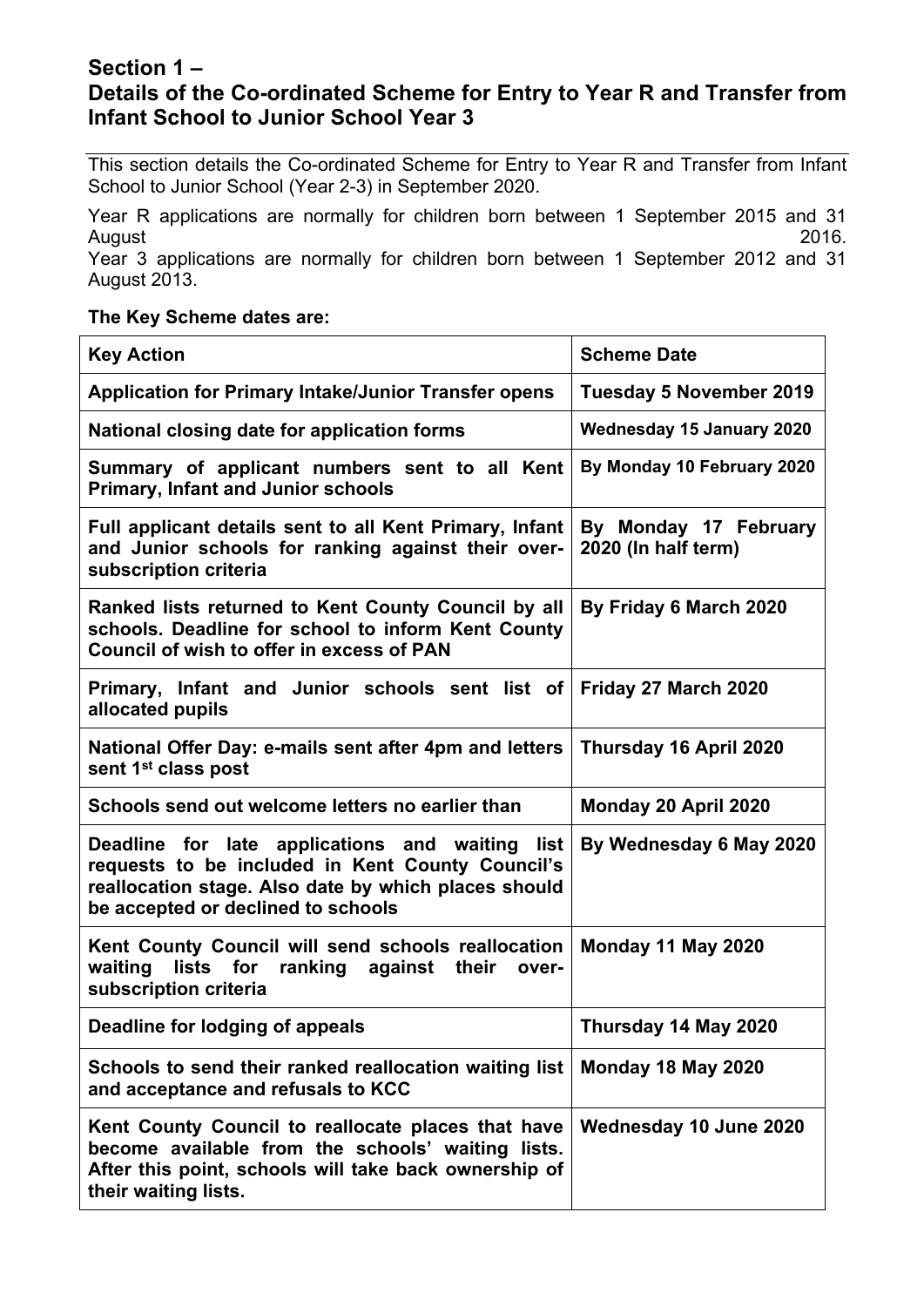In addition this scheme:

- (a) allows for Supplementary Information Forms (SIFs) to be returned directly to schools to assist in the ranking of applicants against their over-subscription criteria.
- (b) confirms that on **10 June 2020** Kent County Council will run one reallocation process offering places to late applicants and original applicants that have joined a school's waiting list after offer day. Kent County Council will consider late applicants through the process described in paragraphs 26 to 35. After **10 June 2020**, Kent County Council will enable schools to accept applications directly and offer vacancies as they arise, to children on their waiting lists. Copies of applications will be forwarded by parents to Kent County Council who will support and advise where this is needed. Schools must notify Kent County Council of any offers or refusals that are made at the same time these are made to parents.

Kent County Council expects that all schools and Admissions Authorities including Academies and co-ordinating Free schools engaged in the sharing of admissions data will manage personal information in accordance with the Data Protection principles.

#### 1.

For normal points of entry to school, Kent resident parents will have the opportunity to apply for their child's school place either online at [www.kent.gov.uk/ola](http://www.kent.gov.uk/ola) or by using a standard paper form known as the Reception Common Application Form (RCAF) or Junior Common Application Form (JCAF). Kent County Council cannot accept multiple applications for the same child. A parent may use either of the above methods, but not both. Kent County Council will take all reasonable steps to ensure that every parent resident in the Kent knows how to apply for a school place by completing a RCAF/JCAF online at [www.kent.gov.uk/ola](http://www.kent.gov.uk/ola) or on paper, and has access to a written explanation of the coordinated admissions scheme.

#### 2.

The RCAF will be used for the purpose of admitting pupils into Year R (the first year of Primary education) and the JCAF for Year 3 of Junior schools. Online applications cover both of the above.

#### 3.

The RCAF/JCAF or online application must be used as a means of expressing one or more preferences for the purposes of section 86 of the School Standards and Framework Act 1998, by parents resident in the Kent County Council area wishing to express a preference for their child:

- (a) to be admitted to a school within the Kent County Council area (including Voluntary Aided and Foundation schools, Academies and Co-ordinating Free Schools).
- (b) to be admitted to a school located in another Local Authority's area (including Voluntary Aided, Foundation schools, Academies and Co-ordinating Free Schools).

#### 4.

Details of this scheme will apply to every application made by a Kent resident applying to Kent schools. Where a Kent resident applies to schools located in another Local Authority, variations may apply to take into account differences present in that Local Authority's scheme.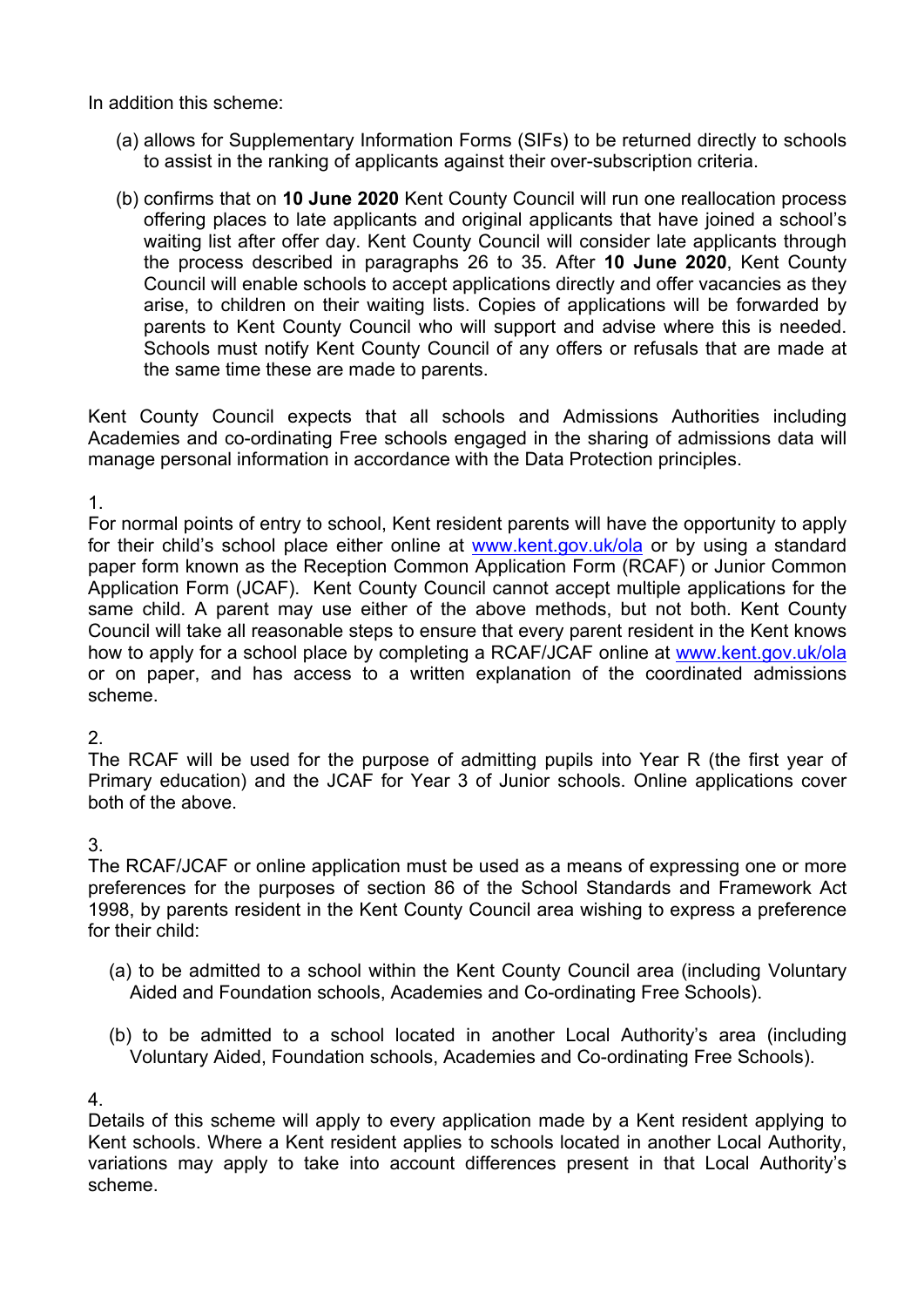Online applications, RCAFs /JCAFs and supporting publications will:

- (a) invite parents to express up to **three** preferences in priority order. Preferences can be expressed for Kent and non-Kent schools. Parents **must** complete the application for their home Local Authority (e.g. Kent residents complete Kent applications, Medway residents complete Medway applications, etc).
- (b) allow parents to give reasons for each preference, including details of any siblings that will still be on roll at the preferred school at the time of the applicant child's admission.
- (c) invite parents of looked after and previously looked after children to send Kent County Council evidence that supports the request for consideration under either criteria by **10 February 2020.**
- (d) explain that parents will receive the offer of one school place only and that:

(i) a place will be offered at the highest available ranked preference for which they are eligible; and

(ii) if a place cannot be offered at any school named on the form, a place will be offered at an alternative school.

- (d) Specify the closing date for applications and where paper RCAFs/JCAFs must be returned to, in accordance with paragraph 7.
- (e) explain that parents cannot name Primary schools on the JCAF and that if they do, they will be deleted and the preference will be lost.

6.

Kent County Council will make appropriate arrangements to ensure:

- (a) the online admissions website is readily accessible to all who wish to apply using this method.
- (b) the paper RCAFs/JCAFs are readily available on request from Kent County Council, Kent maintained Primary, Infant and Junior schools and are also available on the Kent County Council website to print, complete and return.
- (c) a composite prospectus of all Kent maintained Primary, Infant and Junior schools and written explanation of the co-ordinated admissions scheme is readily available on request from Kent County Council, Kent maintained Primary, Infant and Junior schools and is also available on the Kent County Council website to read or print.

7.

Completed applications must be submitted online and paper RCAFs/JCAFs returned to Kent County Council or any Kent Primary School by **15 January 2020**.

8.

Applications made on the RCAF/JCAF and returned direct to any school before **6 May 2020** must be forwarded to Kent County Council immediately to ensure inclusion in the appropriate allocation stage.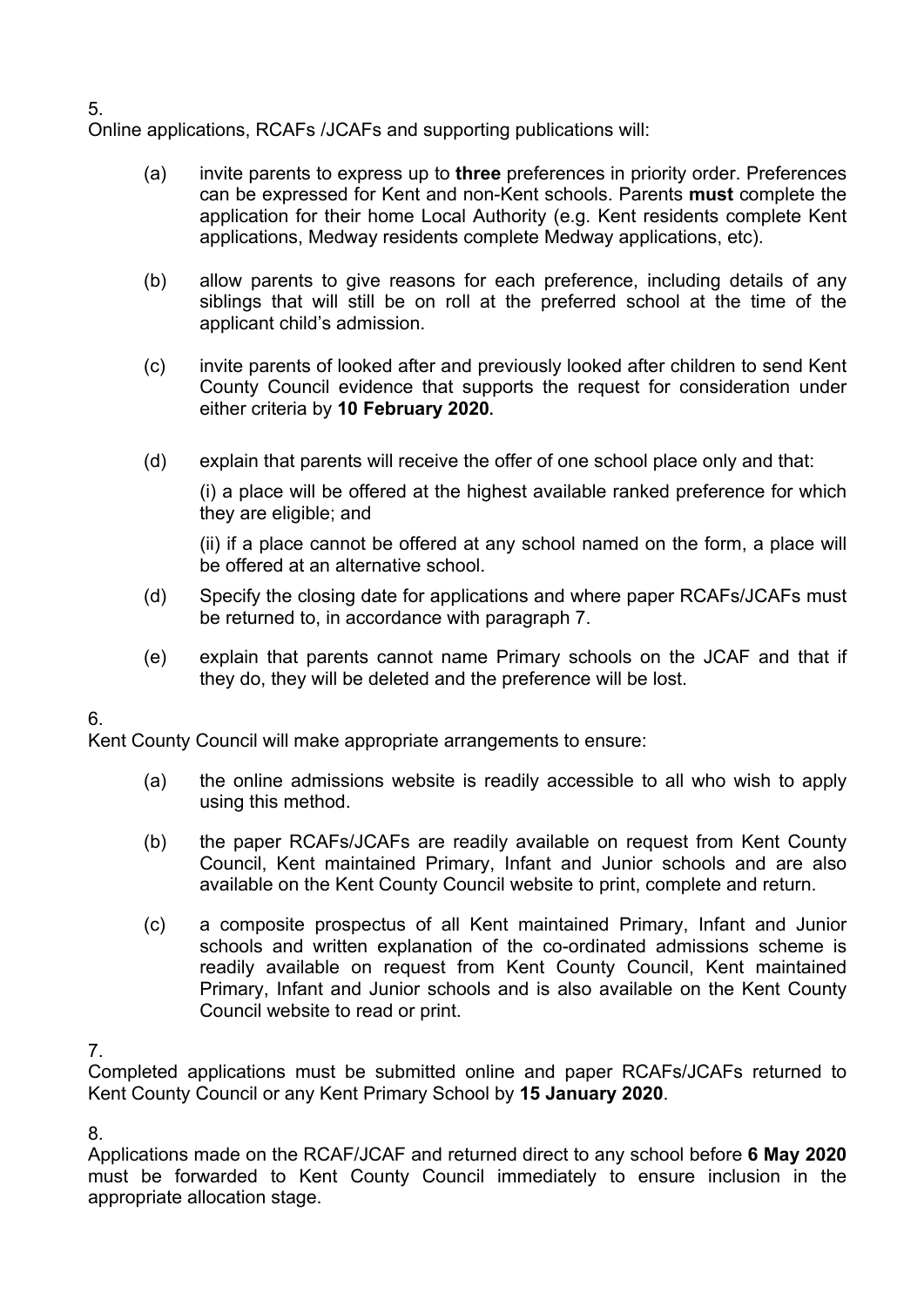#### **Supplementary Information Forms (SIFs)**

9.

Only applications submitted on a RCAF/JCAF (online or paper) are valid. Completion of a school's Supplementary Information Form (SIF) alone does not constitute a valid application. Where schools use SIF they must confirm with the parent on receipt of their completed form that they have also made a formal application to Kent County Council.

10.

A school can ask parents who wish to name it, or have named it, on their RCAF/JCAF, to provide additional information on a SIF only where the additional information is required for the governing body to apply its oversubscription criteria to the application. Where a SIF is required it must be requested from the school or Kent County Council and returned to the school. All schools that use SIFs must include the proposed form in their consultation document and in their published admission arrangements.

11.

#### **Children with and Education, Health and Care Plan (EHCP)**

Pupils with an Education, Health and Care Plan do not apply to schools for a place through the main round admissions process.

Any application received for a child with an EHCP will be referred directly to Kent County Council's Special Educational Needs Services (SEN), who must have regard to Schedule 27 of the Education Act 1996 " the LA must name the maintained school that is preferred by parents providing that:

- the school is suitable for the child's age, ability and aptitude and the special educational needs
- the child's attendance is not incompatible with the efficient education of other children in the school, and
- the placement is an efficient use of the LA's resources"

Where a pupil is resident in another Local Authority, the home Authority must again comply with Schedule 27 of the Education Act 1996 which states:

"A local education authority shall, before specifying the name of any maintained school in a statement, consult the governing body of the school, and if the school is maintained by another local education authority, that authority."

Other Authorities looking for Kent school places for EHCP pupils will need to contact Kent County Council's SEN team in addition to the relevant school.

#### **Determining Offers in Response to the RCAF/JCAF**

12.

Kent County Council will act as a clearing house for the allocation of places by the relevant admission authorities in response to RCAFs/JCAFs completed online or on paper. Kent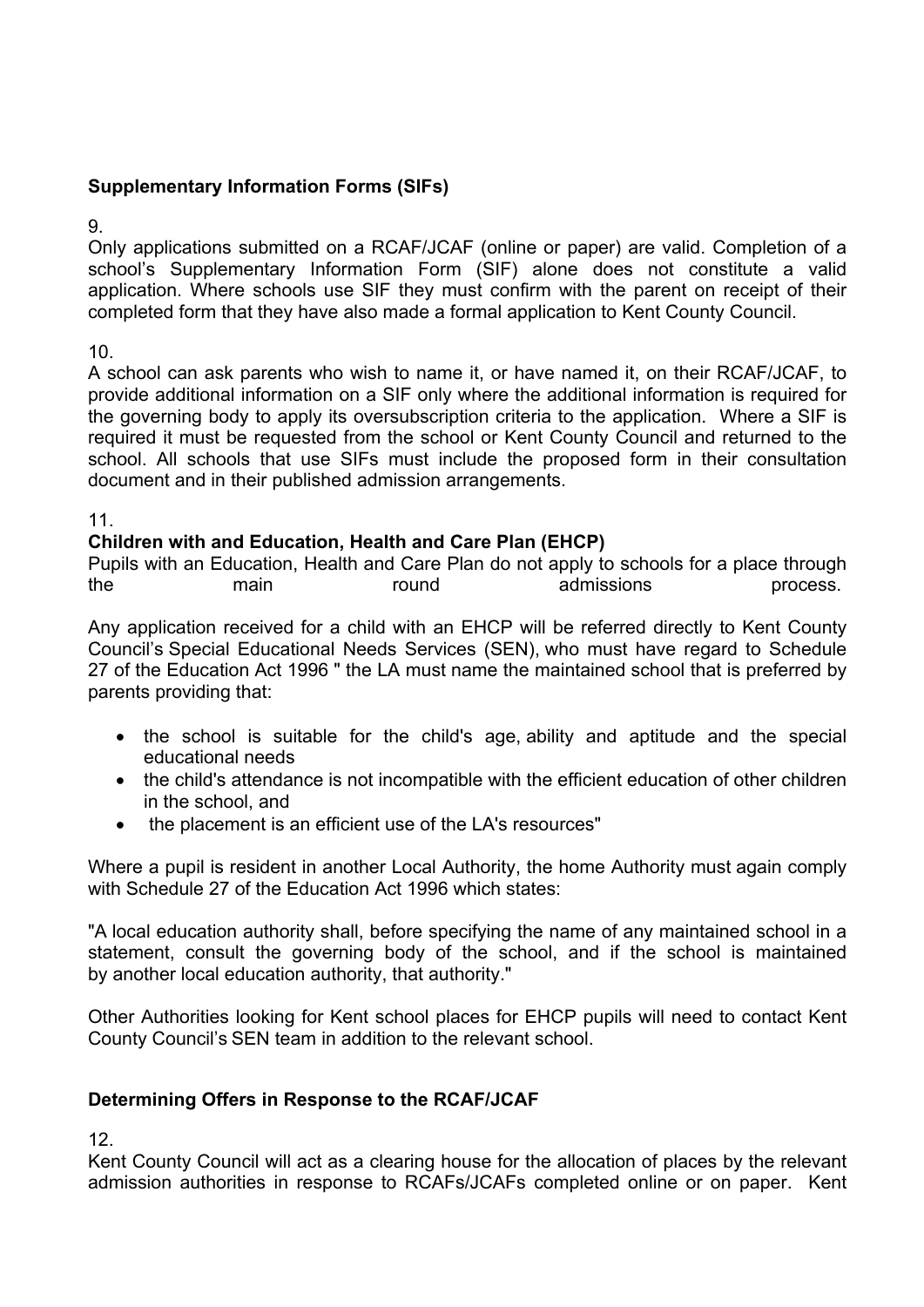County Council will only make any decision with respect to the offer or refusal of a place in response to any preference expressed on the RCAF/JCAF where:

- (a) it is acting in its separate capacity as an admission authority;
- (b) an applicant is eligible for a place at more than one school;
- (c) an applicant is not eligible for a place at any school that the parent has named.

Kent County Council will allocate places in accordance with paragraph 17.

#### 13.

**By 10 February 2020** Kent County Council will:

- (a) notify all schools of the number of applications received for their school;
- (b) notify and forward details of applications to the relevant authority/authorities where parents have nominated a school outside the Kent County Council area.

#### 14.

**By 17 February 2020** Kent County Council will advise all Kent Primary, Infant and Junior schools of the full details of all valid applications for their schools via rank lists, to enable them to apply their over-subscription criteria. Only children who appear on Kent County Council's list can be considered for places on the relevant offer day.

#### 15.

**By 6 March 2020** All Kent Primary, Infant and Junior schools, including Academies and coordinating Free schools, **must** return completed lists, ranked in priority order in accordance with their over-subscription criteria, to Kent County Council for consideration in the allocation process. Where a school fails clearly to define its oversubscription criteria in its determined arrangements, the definitions laid out by Kent County Council must be adopted.

#### 16.

**6 March 2020** will also be the final deadline by which any school may notify Kent County Council of their intention to admit above PAN. Changes cannot be made after this date because Kent County Council will not have sufficient time to administer its co-ordination responsibilities.

#### 17.

**By 26 March 2020** the LA will match each ranked list against the ranked lists of every other school named and:

- (a) where the child is eligible for a place at only one of the named schools, will allocate a place at that school to the child;
- (b) where the child is eligible for a place at two or more of the named schools, will allocate a place to the child at whichever of these is the highest ranked preference;
- (c) where the child is not eligible for a place at any of the named schools, will allocate a place to the child at an alternative school. Where the application is for Junior transfer, this alternative place may be in a Junior school or a Primary school.

#### 18.

**By 26 March 2020** Kent County Council will have completed any data exchange with other Local Authorities to cover situations where a resident in Kent County Council's Local Authority area has named a school outside Kent, or a parent living outside the Kent County Council's Local Authority area has named a Kent school.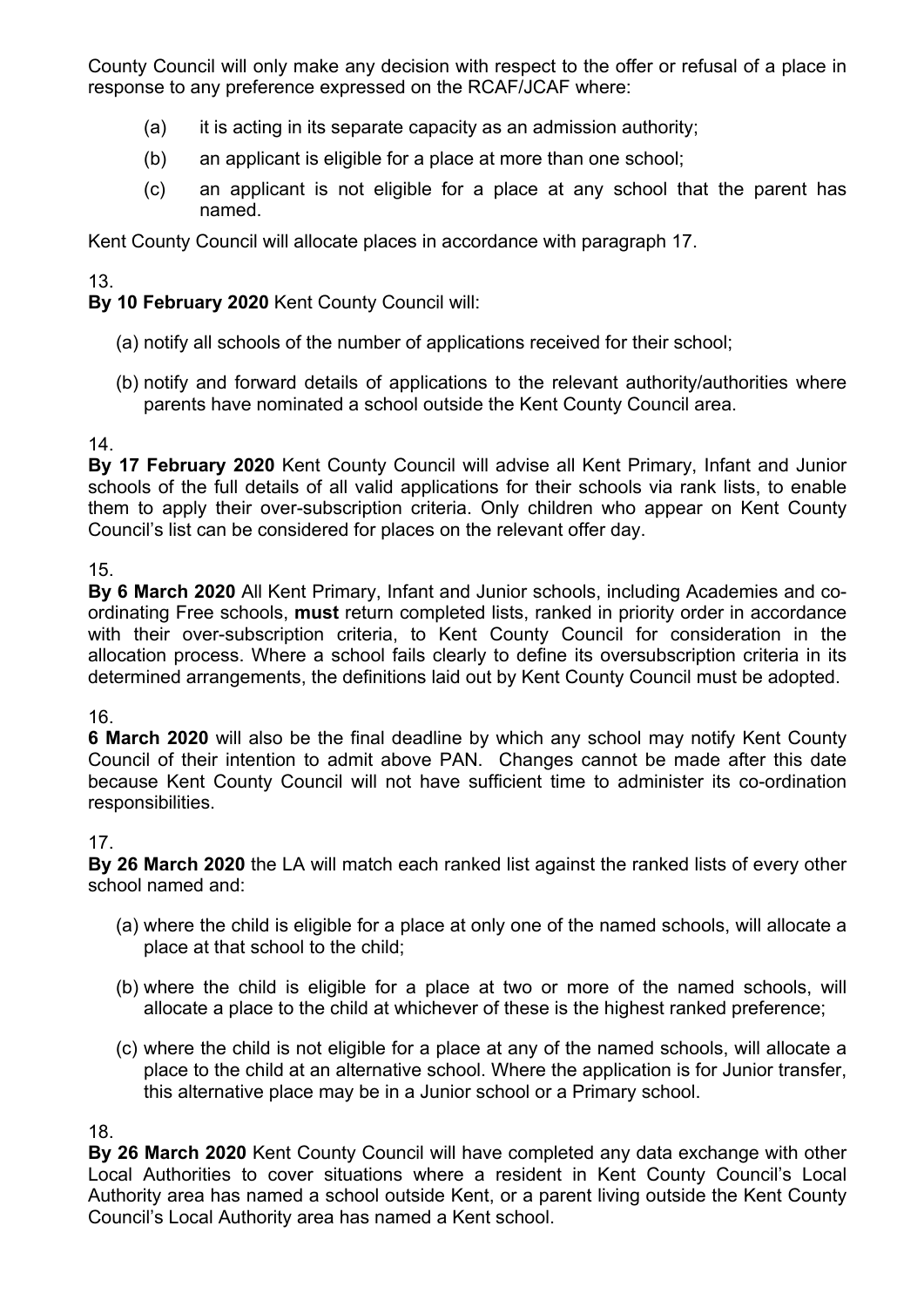**By 27 March 2020** Kent County Council will inform schools of the pupils to be offered places at their establishment, and will inform other Local Authorities of places to be offered to their residents in its schools and Academies. Schools must not share this information with parents before **16 April 2020**.

#### 20.

#### **On Offer day, 16 April 2020** Kent County Council will:

(a) send an offer email after 4pm to those parents who have applied online and provided a valid email address.

- 1. The name of the school at which a place is offered.
- 2. Information about the right of appeal against the decisions to refuse places at other named schools.
- 3. Information on how to request a place on a waiting list for schools originally named as a preference, if they want their child to be considered for any places that might become available.

(b) send decision letters to ALL paper CAF applicants and online applicants that did not receive an offer of their first preference. In line with Kent County Council's ongoing desire to reduce the environmental and financial impact of large volume post runs, work will continue to produce email processes which will allow for the reduction of paper letters. The letter will give:

- 1. The name of the school at which a place is offered.
- 2. The reasons why the child is not being offered a place at any school named on the RCAF/JCAF as a higher preference than the school offered.
- 3. Information about the right of appeal against the decisions to refuse places at other named schools.
- 4. Information on how to request a place on a waiting list for schools originally named as a preference on their RCAF/JCAF, if they want their child to be considered for any places that might become available.
- 5. advice on how to find contact details for the school and Local Authority and the admission authorities of Foundation, Voluntary Aided schools, Academies and coordinating Free schools where they were not offered a place, so that they can lodge an appeal with the governing body.

21.

The letter and/or email will notify the applicant parent that they need to respond to the offered school to accept or refuse the offer. It will inform applicant parents to send waiting list requests to Kent County Council. It will also inform them of their right to appeal against the refusal of a place at any school on their application and where and when to lodge the appeal.

22.

Parents who reside in other Local Authorities, but who have applied for a Kent school or schools, will be notified of whether or not they are being offered a place at a Kent school by their own Local Authority on **16 April 2020**.

#### 23.

Kent pupils who have not been offered a place at any of the schools nominated on their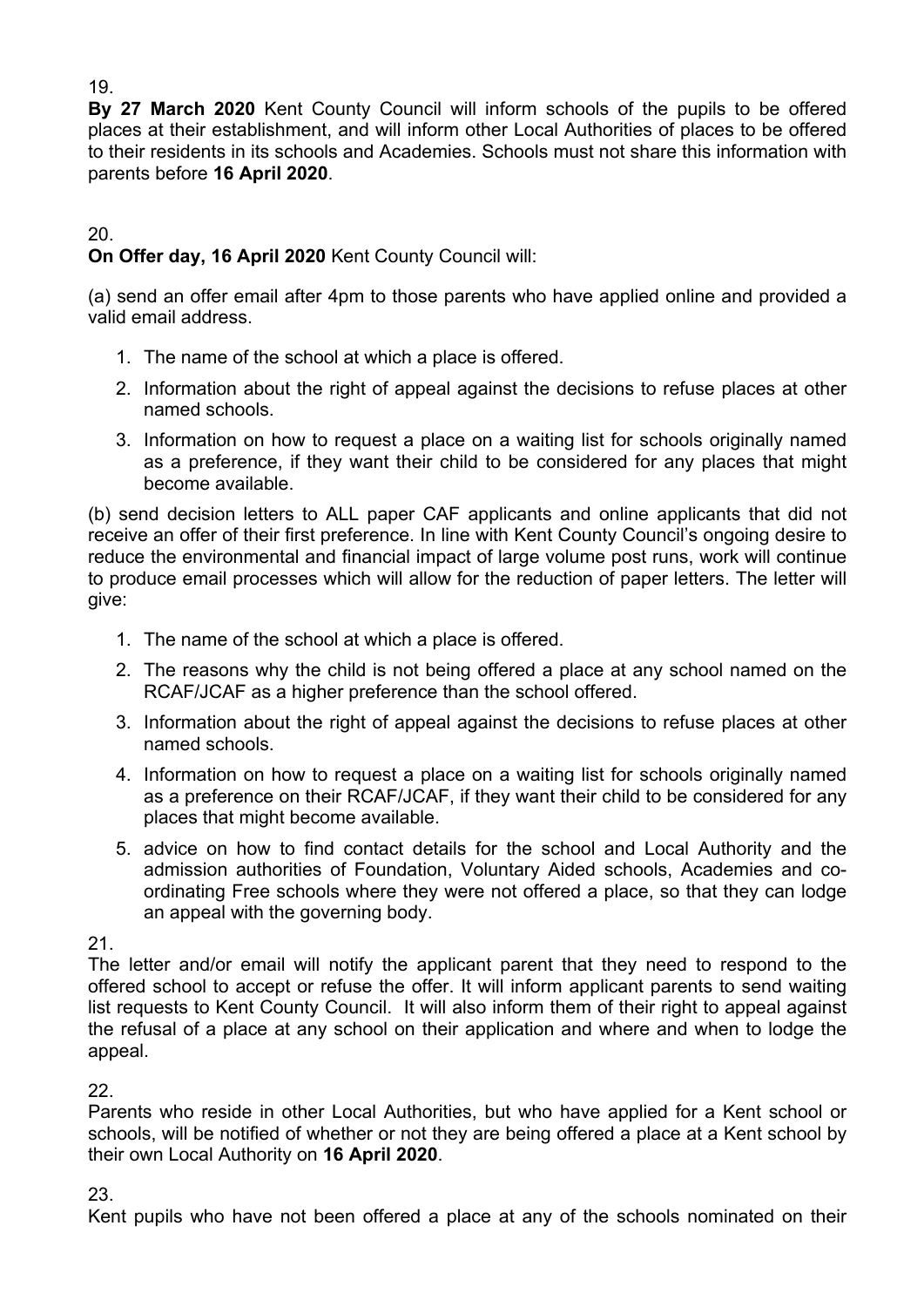RCAF/JCAF will be allocated a place by Kent County Council at an alternative school in the Kent County Council area. This place will be offered on **16 April 2020.**

24.

Schools will send their welcome letters **no earlier than 20 April 2020.**

#### **Acceptance/Refusal of Places - 6 May 2020**

25.

**By 6 May 2020** the applicant parent must inform the school whether they wish to accept or refuse the place offered on offer day. Refusals should be made in writing or via e-mail to provide an appropriate audit trail. If a response has not been received by **6 May 2020**, the school **must** remind the parent in writing of the need to respond within a further seven days and point out that the place will be withdrawn if no response is received. If the parent fails to respond by this date, a final letter should be sent informing the parent that the offer has been withdrawn. Only after taking reasonable measures to secure a response from parents will a school be able to retract the offer of a place. In cases of shared custody, schools should ensure that confirmation of acceptance or refusal is received from the applying parent.

#### **Determining Offers in Reallocation Process**

26.

Kent County Council will collect a reallocation list for all schools up to **6 May 2020**. This will include details of the following:

- (a) all applicants who named the school on the RCAF/JCAF and were not offered a place on **16 April 2020** and who have asked to be included on the school's waiting list;
- (b) late applicants who named the school on their applications which were sent to Kent County Council by **6 May 2020**.

27.

**By 11 May 2020** Kent County Council will advise all Kent Primary, Infant and Junior schools, of the full details of all waiting list requests and late applications (reallocation list) for their schools to enable them to apply their over-subscription criteria. Only children who appear on the Kent County Council list can be considered for places on Kent County Council's reallocation day. If a child's circumstances have changed since their original application, Kent County Council will amend their waiting list details up to **6 May 2020**. Kent County Council will not be able to amend details after this date. The full reallocation list must be put into the school's over-subscription criteria order. No distinction should be made on the basis of the child being a waiting list request or a late applicant.

28.

**By 18 May 2020** The schools must return their ranked waiting lists to Kent County Council. Schools should also return all acceptance and refusal information collected to ensure Kent County Council can calculate places available for its reallocation day.

29.

**On 10 June 2020** Kent County Council will re-allocate any places that have become available since offer day using the same process described in paragraph 17. Applicants will be sent a letter by 1<sup>st</sup> Class post that day, informing them of offers. In line with Kent County Council's ongoing desire to reduce the environmental and financial impact of large volume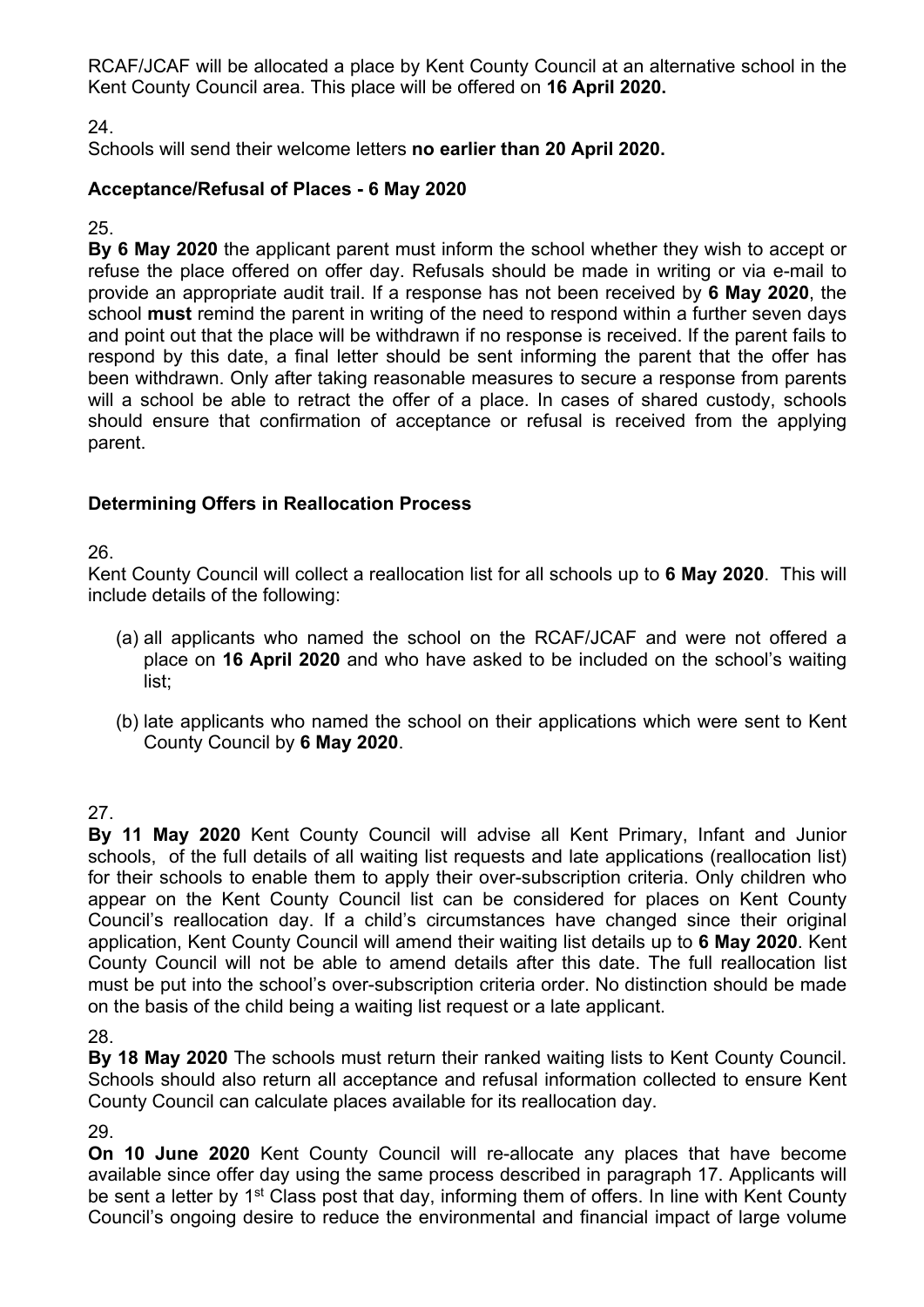post runs, work will continue to produce email processes which will allow for the reduction of paper letters. Schools will be sent a list of all new offers and the remainder of their waiting lists. Late applicants will be added to the waiting list of each school that they have not been offered.

#### **Determining Offers after Waiting Lists returned to Schools**

30.

After **10 June 2020** waiting lists will be managed by schools and held in oversubscription criteria order. These lists can include:

- (a) all applicants who were not offered a place on **16 April 2020**, who asked to be included on the school's waiting list and who subsequently were not offered a place on **10 June 2020** (children on the waiting list described in paragraph 29);
- (b) applicants who did not name the school on their RCAF/JCAF and who have approached the school to be considered via the In Year Common Application Form (IYCAF).
- (c) Late applicants who have not previously been considered for a place at any Primary/Infant or Junior school and who have approached the school to be considered via Post Reallocation Reception Common Application Form (PRRCAF) or Post Reallocation Junior Common Application Form (PRJCAF).

#### 31.

**After 10 June 2020** Schools will make offers from their waiting lists for any spaces available. Kent advises schools to wait until **15 June 2020** before making offers to allow all parents an opportunity to receive their letters detailing the outcome of Reallocation. Schools must inform Kent County Council whenever an offer or refusal is made so that Kent County Council can record all activity. If a school has reached its Published Admission Number, or and agreed number in excess of its Published Admissions Number as specified in paragraph 1.4 of the Admissions Code, an applicant should not be admitted other than through the Independent Appeal process, the In Year Fair Access Protocol or where special arrangements relating to children in Local Authority Care or who ceased to be so because they were adopted, or with an EHCP apply.

#### **Handling of Late Applications:**

### **Applications received after the RCAF/JCAF closing date until 10 February 2020**

32.

The closing date for applications in the normal admissions round (as above) is **15 January 2020.** As far as reasonably practicable, applications for places in the normal admissions round that are received late for a good reason will be accepted and considered 'on time', provided they are received by Kent County Council by **10 February 2020**. Late applications cannot be made online, so applicants must complete a paper RCAF/JCAF and return it direct to Kent County Council. On time applicants can also request to amend their application up to this point for a good reason. These requests must be made in writing to the admissions team. Amendments made to the online system after **15 January 2020** will be ignored. Online applicants who amend preferences after **15 January 2020** may not be sent an email and their offer may not be available online. If offers are not available via email and online. they will alternatively be sent an offer letter by 1<sup>st</sup> class post.

33.

Exceptional provision is made for the families of UK Service Personnel and Crown Servants as required by the School Admissions Code. Applications will be accepted up until **10 February 2020**, where it is confirmed in writing by the appropriate authority that the family will be resident in Kent by **1 September 2020**. A confirmed address, or, in the absence of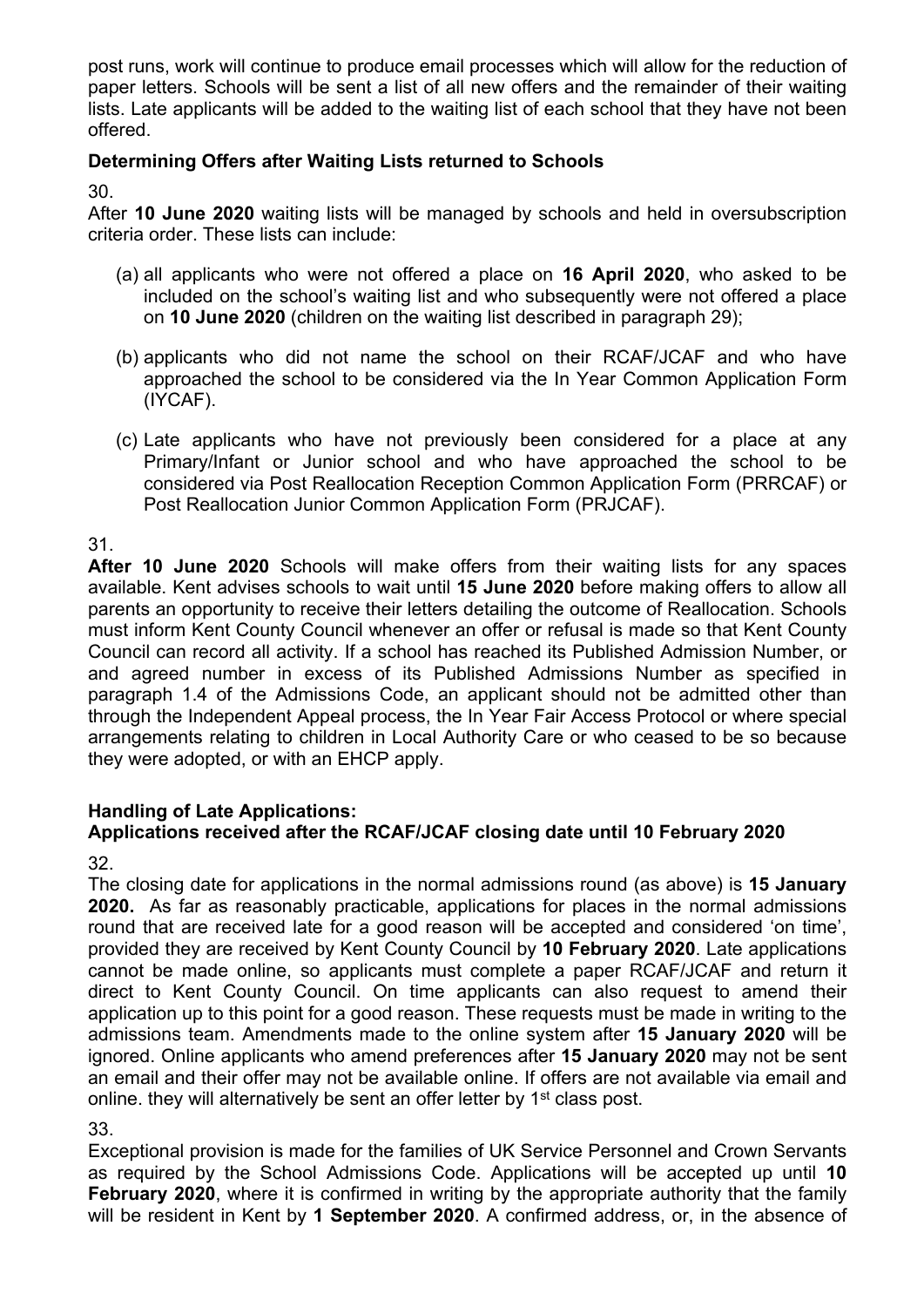this, a Unit or "quartering area" address, will be accepted as the home address from which home-school distance will be calculated. Children who are not successful in gaining any place they want will be allocated an available place at an alternative school, and will have the same access to a waiting list / right to appeal as other applicants.

#### **Applications received after 10 February 2020 but before 6 May 2020**

34.

Applications received after **10 February 2020** but before **6 May 2020** (the deadline for inclusion in any reallocation made on **10 June 2020**) will not be considered for places on **16 April 2020**, but will be included in the re-allocation of places on **10 June 2020** as defined above.

#### **Applications received after 6 May 2020**

35.

Late applications received after **6 May 2020** (the deadline for inclusion in any reallocation made on **10 June 2020**) must be made directly to the LA. Parents will apply using the Post Reallocation Reception Common Application Form (PRRCAF) or Post Reallocation Junior Common Application Form (PRJCAF). Kent County Council will support and advise parents. These will be considered by each school after **10 June 2020**, in accordance with a process similar to the in year admissions process (detailed in Section 2).

#### **Cancelling applications**

36.

Applications considered as 'on time' detailed in paragraph 7 and 32 can be cancelled or individual preferences can be removed by the applicant up to **6 May 2020** (the deadline for waiting list requests and late applications). Requests must be made to the admissions team in writing. New preferences cannot be added to an application at this point. After this date, it is not possible to cancel applications or remove preferences as the offer allocation process will have started.

#### 37.

Parents that have cancelled an 'on time' application may submit a late application, for consideration under the reallocation process, providing that they do not name any preferences that appeared on their original application. The deadline for these late applications is **6 May 2020.**

38.

Where an application is cancelled, parents cannot join a school's waiting list or appeal for a school that was on their original application unless they submit a new application for the school after **10 June 2020.**

#### **Appeals**

39.

All parents have the statutory right to appeal against any decision refusing them a school place and must lodge their appeal by **14 May 2020** for it to be considered as on time.

40.

Where parents have lodged an appeal against the refusal of a place and a place becomes available at the school, the place can then be offered without an appeal being heard, provided there are no other applicants at that time ranked higher on the school's waiting list, which is held in accordance with the school's oversubscription criteria.

#### **Summer Born Applications**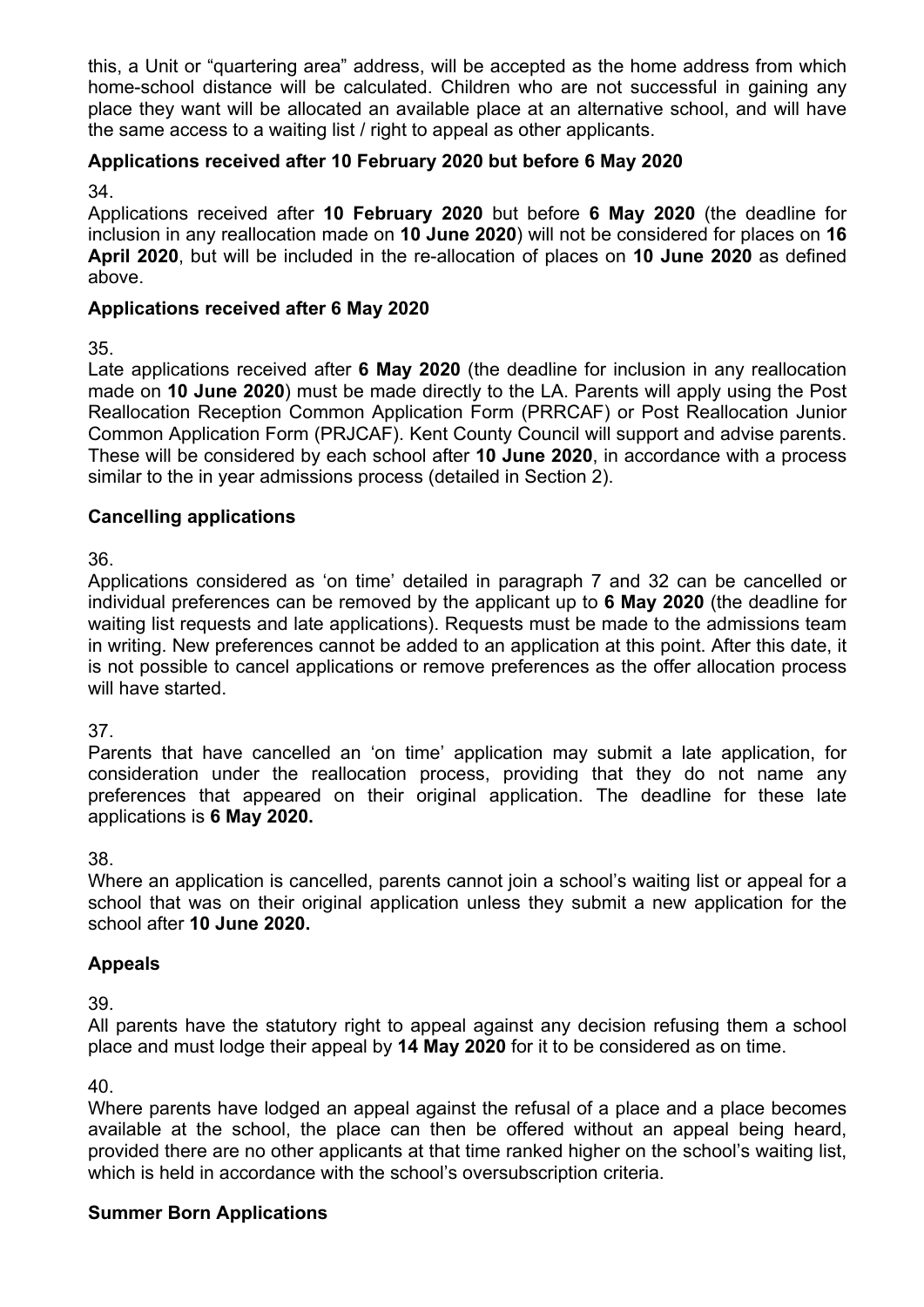Kent will process applications for Summer Born children outside the normal age taking account of the needs of the child. A decision as to whether an application will be accepted outside of the admissions round is a decision for the admissions authority, which will normally be guided by the Headteachers of the schools in question. Further Information will be made available to parents on how applications should be made at kent.gov.uk/primaryadmissions . Parents are advised to talk to schools no later than **15 November 2019** to enable a decision to be made before the closing date of the round on **15 January 2020**.

#### **Section 2 – Details of the Primary In-Year Admissions Process for Schools**

#### **In-Year Casual Admission Form.**

1.

The scheme shall apply to every maintained school and Academy in the LA area (except special schools), which are required to comply with its terms, and it shall take effect from the point of formal Kent County Council Cabinet Determination.

2.

Kent County Council will produce a standard form, known as the In-Year Casual Admission Form (IYCAF), which Kent schools must use to allow applicants to apply for school places in any year group outside of the normal admissions round. Applicants must use one form for each school they wish to apply for.

3.

As Kent does not co-ordinate In-Year admissions, applications to out of county schools and from out of county residents will not have a standard process and will instead depend on the process of the county in question. Kent residents who wish to apply for a place at an out of county school will need to either approach the school or local authority directly. This will vary between authorities.

4.

Out of county residents of authorities that co-ordinate In-Year admissions should complete their authority's Common Application Form and return it to their authority. Kent County Council has given permission to each authority to liaise directly with Kent schools. Out of county residents of authorities that do not co-ordinate are free to contact Kent schools directly to request a place. It is the responsibility of the out of county resident to ensure they apply by the appropriate method.

5.

Parents will be able to obtain information about the process, other authority processes and IYCAFs from Kent County Council's Admissions and Transport Office or from any local Kent school. Enquiries can also be made via e-mail [\(kentinyearadmissions@kent.gov.uk](mailto:kentinyear.admissions@kent.gov.uk)). Information and IYCAFs will also be available on the Kent County Council's website to read and print.

6.

Kent County Council will take all reasonable steps to ensure that all relevant information is available upon request to any parents who require it.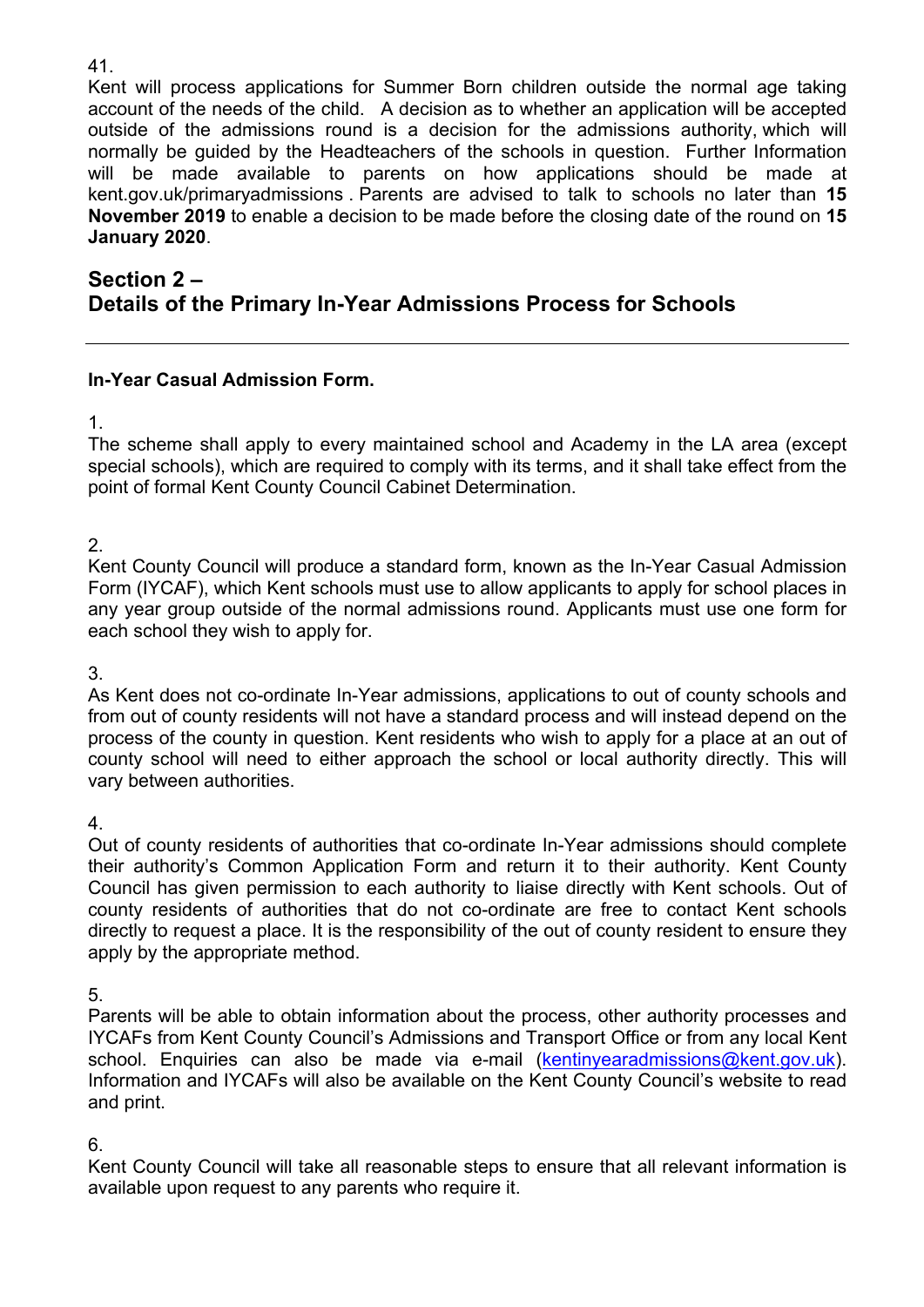7.

The IYCAF will be used for the purpose of admitting pupils to a school in the year group applied for.

#### 8.

The IYCAF must be used by parents resident in the Kent County Council area as a means of expressing one preference for the purposes of section 86 of the School Standards and Framework Act 1998, for their child to be admitted to a school within the Kent County Council area (including Voluntary Aided and Foundation schools, Academies and Coordinating Free Schools)

9.

Parents wishing to apply for more than one school must complete a separate form for each school. Completed forms must be returned directly to the school. Applications by Kent residents to out of county schools should be made to either the other local authority or school, depending on that local authority's In-Year process.

#### 10.

The IYCAF will:

(a) invite the parent to express a school preference.

(b) invite parents to give their reasons for the preference and give details of any siblings that may be attending the preferred school.

(c) explain that the parent must complete a form for each school they wish to apply for and return each form to the corresponding school.

(d) explain that Kent County Council will be informed of any application and will monitor any subsequent offers that are made.

(e) direct the parent to contact Kent County Council where they are unable to secure a school place.

(f) explain where they can find information about applying to non-Kent schools.

#### 11.

Kent County Council will make appropriate arrangements to ensure:

- (a) that the IYCAF is available in paper form on request from Kent County Council and from all maintained Primary schools, Academies and Co-ordinating Free Schools in the Kent County Council area; and
- (b) that the IYCAF is accompanied by a written explanation of the In-Year admissions process in an easy to follow format.

12.

IYCAFs for Kent schools must be returned to the school. Schools must process them, no later than 5 days from receipt.

#### **Supplementary Information Forms (SIFs)**

13.

All completed IYCAFs are valid applications. A school can ask parents who wish to nominate it, or have nominated it, on the IYCAF, to provide additional information on a Supplementary Information Form (SIF) only where the additional information is required for the governing body to apply its oversubscription criteria to the application. Where a SIF is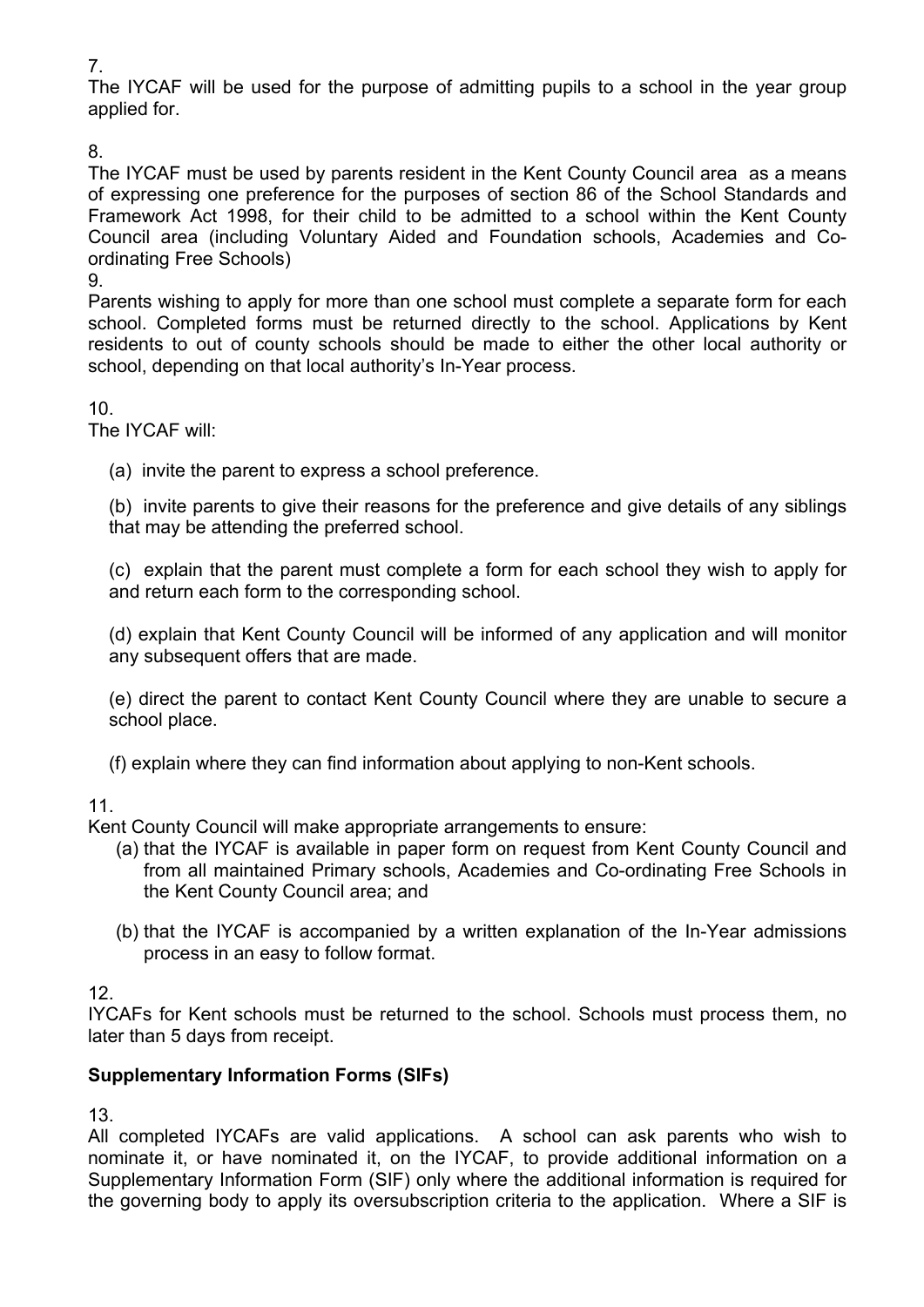required it must be requested from the school or Kent County Council (where supplied) and returned to the school. All schools that use SIFs must include the form in their published admission arrangements.

14.

A SIF is not a valid application by itself: a formal application can only be made on the IYCAF (or corresponding form if out of county applicants live in a county which co-ordinates In-Year admissions).When SIFs are received, the school must ensure that the IYCAF or neighbouring LA's Common Application Form has been completed by the parent and, if not, contact the parent and ask them to complete one. Parents will not be under any obligation to complete any part of an individual school's supplementary information form where this is not strictly required for the governing body to apply its oversubscription criteria.

15.

a)

#### **Children with an Education, Health and Care Plan (EHCP)**

Pupils with an Education, Health and Care Plan do not apply to schools for a place through the main round admissions process.

Any application received for a child with an EHCP will be referred directly to Kent County Council's Special Educational Needs Services (SEN), who must have regard to Schedule 27 of the Education Act 1996 " the LA must name the maintained school that is preferred by parents providing that:

- the school is suitable for the child's age, ability and aptitude and the special educational needs
- the child's attendance is not incompatible with the efficient education of other children in the school, and
- the placement is an efficient use of the LA's resources"

Where a pupil is resident in another Local Authority, the home Authority must again comply with Schedule 27 of the Education Act 1996 which states:

"A local education authority shall, before specifying the name of any maintained school in a statement, consult the governing body of the school, and if the school is maintained by another local education authority, that authority."

Other Authorities looking for Kent school places for EHCP pupils will need to contact Kent County Council's SEN team in addition to the relevant school.

b)

#### **Children in Local Authority Care (CiC) and Children Adopted from Care**

When applications are made for young people in the care of other Local Authorities or who ceased to be so because they were adopted, Kent County Council - as receiving authority will confirm an offer of a school place with the placing authority. Where an in-year application is received from the corporate parent of a child in Local Authority Care or who ceased to be so because they were adopted, Kent Admissions team will expect that in line with Statutory Guidance \*, arrangements for appropriate education will have been made as part of the overall care planning, unless the placement has been made in an emergency. Where the placement has been made in an emergency, and this is not the case, Kent, as the receiving authority, will refer the matter to a school identified by the placing authority, to establish if an offer of a place can be provided. If the school is at capacity or the school provision is not considered appropriate, Kent County Council will advise the home authority of the schools position and where possible identify alternative education provision that may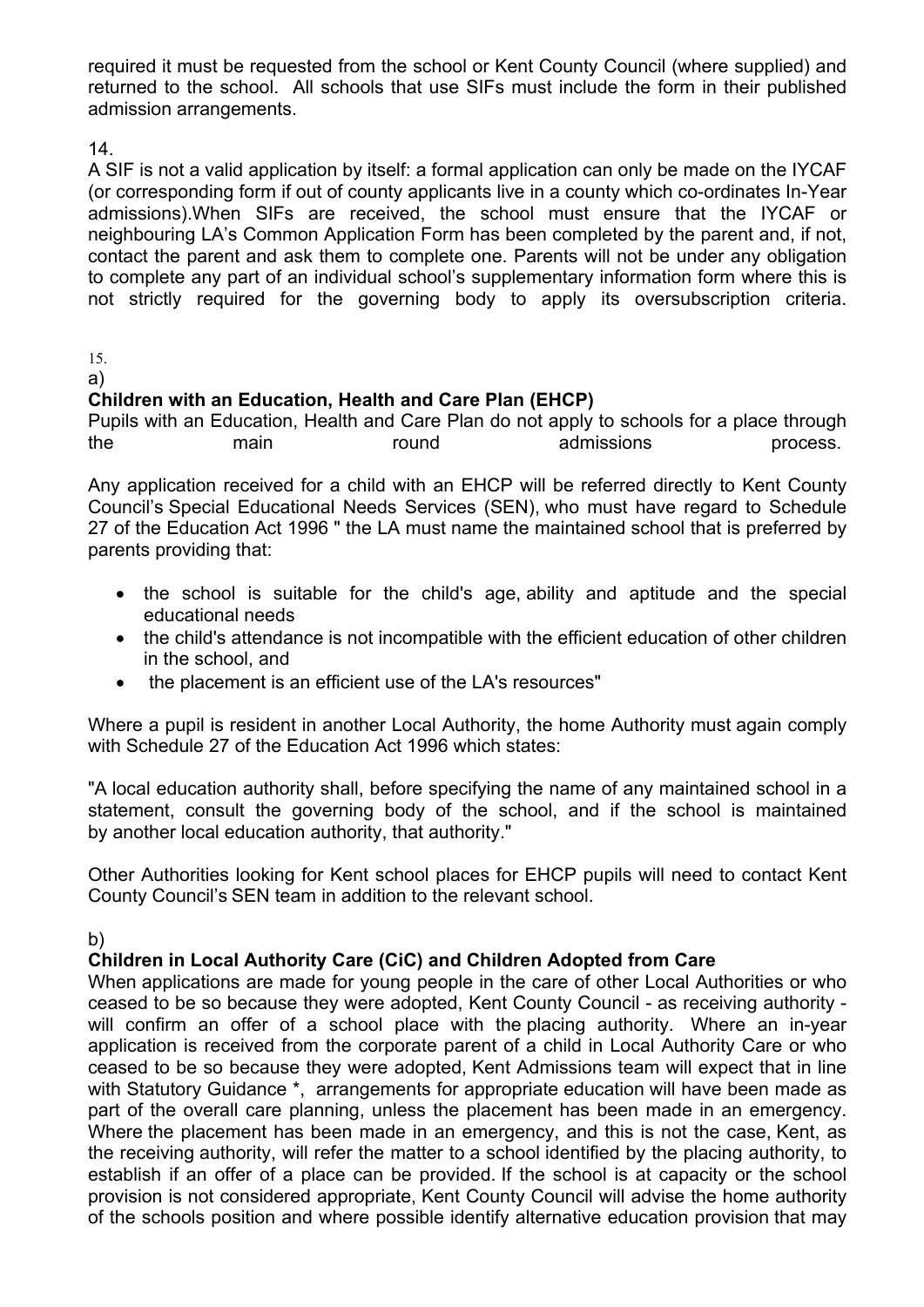be more suitable to meet the child's needs. It will be for the corporate parent to determine whether it wishes to challenge the school's or the LA's position or identify an alternative education setting more suited to meeting the child's needs.

Where Kent County Council is the corporate parent of the child in question, an appropriately appointed social worker will liaise in the first instance with Admission Placement Officers and other professionals as necessary, in order to agree the school or setting that would best meet the individual needs of the child (most appropriate provision for the child). Kent County Council will then allocate a place (where it is the admission authority for the school) or contact the school directly and seek a place where it is not. Where a school refuses to admit the child Kent County Council as corporate parent will decide whether to initiate proceedings required to either direct or instruct the school in question or consider if other education provision may be in the best interest of the child.

*\* Statutory Guidance on the duty of local authorities to promote the educational achievement of looked after children under section 52 of the Children Act 2004 (S35.1-37)*

c)

Exceptional provision is made for the families of UK Service Personnel, Crown Servants and British Council employees, as required by the School Admissions Code. A confirmed address, or, in the absence of this, a Unit or "quartering area" address, will be accepted as the home address from which home-school distance will be calculated. This must be confirmed by a letter from the Commanding Officer or the Foreign Office. However, this does not guarantee a place at the parent's preferred school for their child. Places cannot be held for an extended period of time, as this could create disadvantage with other applications.

#### **Determining Offers in Response to the IYCAF**

16.

The school will notify applicants resident in the Kent County Council area by letter the outcome of their application. Where appropriate, the letter will detail:

- (a) the starting date if a place is available;
- (b) the reasons why the child is not being offered a place if a place is unavailable;
- (c) information about the statutory right of appeal against the decisions to refuse places;
- (d) information on how to apply for a place on the waiting list;
- (e) contact details for the school and Kent County Council and for the admission authorities of Foundation, Voluntary Aided schools, Academies and co-ordinating Free schools where they were not offered a place, so that they can lodge an appeal with the governing body.

The letter will notify the applicant parent that they need to respond to accept or refuse the offer of a place within 10 school days

17.

Kent residents who wish to apply for a place at an out of county school will need to either approach the school or local authority directly. This will vary between authorities. Depending on the other LA's determined process, the parent will confirm the acceptance or refusal of the place to the school or that school's LA.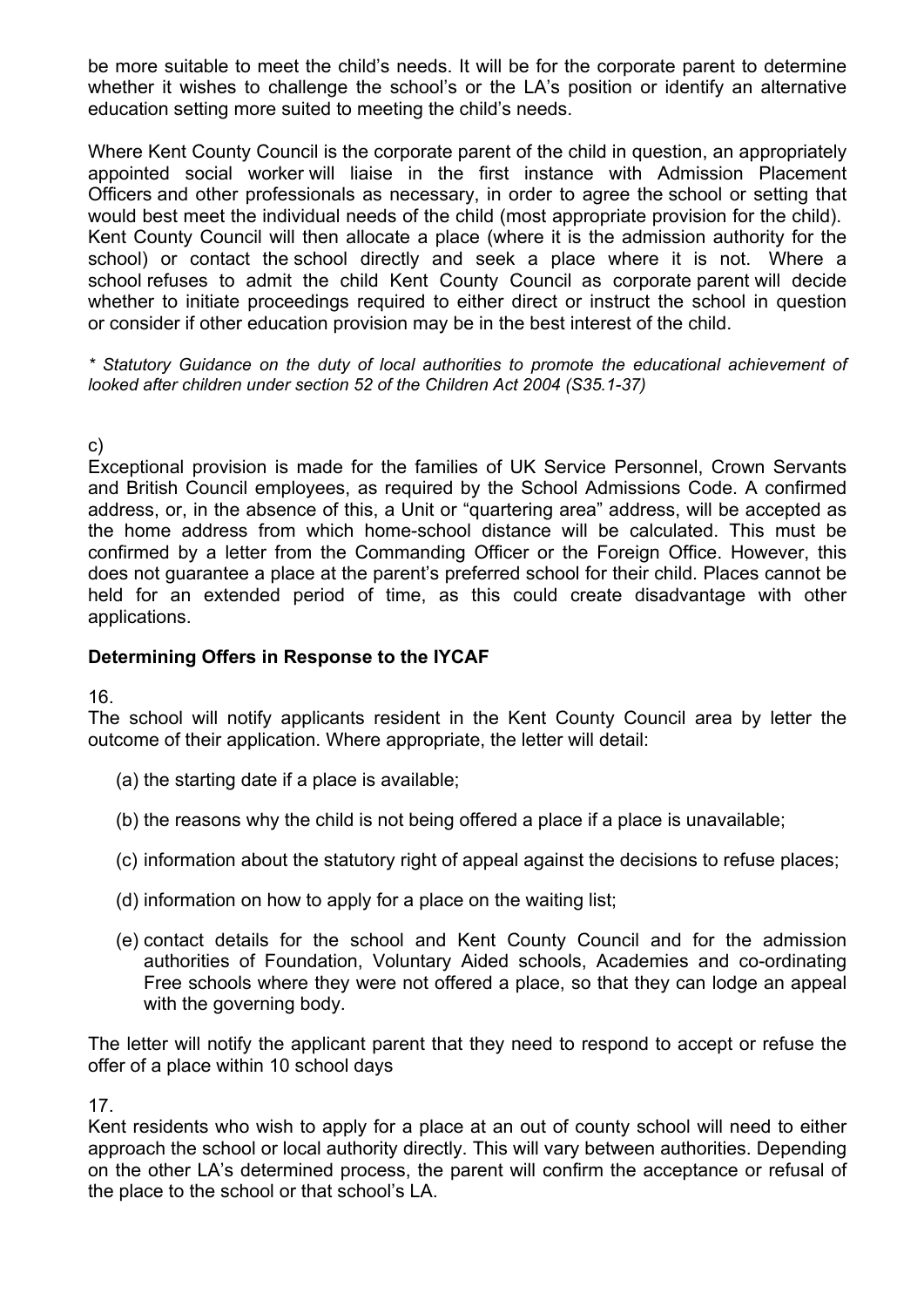Kent pupils who have applied to schools and have not been offered a place can contact Kent County Council who will inform them where there is an available place at an alternative school. If no school in the local area has places available, the application may be referred to a local panel under the In Year Fair Access Protocol. If the child is already attending a school in the local area, no alternative place will be offered.

19.

Schools must inform Kent County Council of every offer that is made via the In Year Casual process to allow the necessary safeguarding checks to take place. Notification should be made at the same time as the offer being made to the parent.

20.

Applicants who are not successful in gaining any place can contact Kent County Council and will be informed where there is an available place at an alternative school. Parents can then approach these schools to secure a place. These applicants will have the same access to a waiting list and right to appeal as other applicants.

#### **Acceptance/Refusal of Places**

21.

The applicant parent will be advised in their offer letter that they must accept/refuse the school place offer in writing to the school within 10 school days of the date of the offer letter. If the school has not obtained a response within the specified time, it will remind the parent in writing of the need to respond within a further seven days and point out that the place may be withdrawn if no response is received. Only after having exhausted all reasonable enquiries will it be assumed that a place is not required.

22.

The school will notify Kent County Council of places accepted/refused as soon as possible after receipt of the acceptance/refusal. A mechanism for this transfer will be specified by Kent County Council.

23.

Once a place has been accepted, a child must start at the school within a reasonable length of time. This would normally be 10 school days from receipt of acceptance, but schools may extend if they feel there are justifiable reasons to do so.

#### **Waiting Lists**

24.

Each oversubscribed school will keep a waiting list at least until the end of the first term. This will include details of all applicants who have named the school on the IYCAF but could not be offered a place and have asked to be placed on a waiting list.

25.

Waiting lists will be maintained in order of priority, in accordance with the school's oversubscription criteria. If a school has reached its Published Admission Number it may not admit applicants other than through the Independent Appeal process, via the process detailed in the In Year Fair Access Protocol or where special arrangements relating to children in Local Authority Care or who ceased to be so because they were adopted, or children with a Statement of Special Educational Needs apply. To maintain the database, schools will advise Kent County Council when a place has been offered to a pupil on a waiting list. Parents whose children are refused admission **must** be offered a right of appeal (even if their child's name has been put on the waiting list).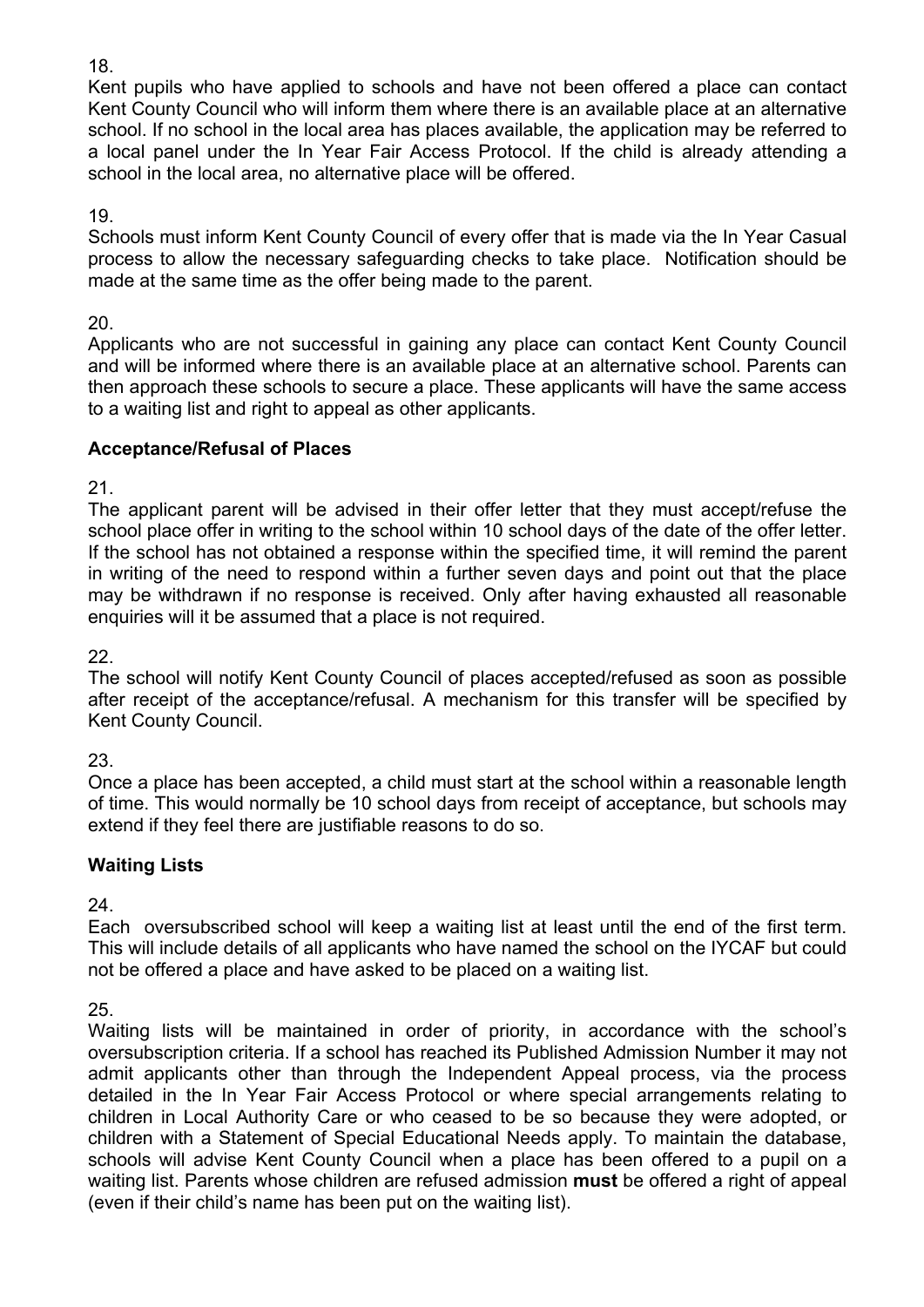#### **Appeals**

#### 26.

All parents have the statutory right to appeal against any decision refusing them a school place.

#### 27.

Where parents have lodged an appeal against the refusal of a place and a place becomes available at the school, the place can then be offered without an appeal being heard, provided there are no other applicants at that time ranked higher on the school's waiting list.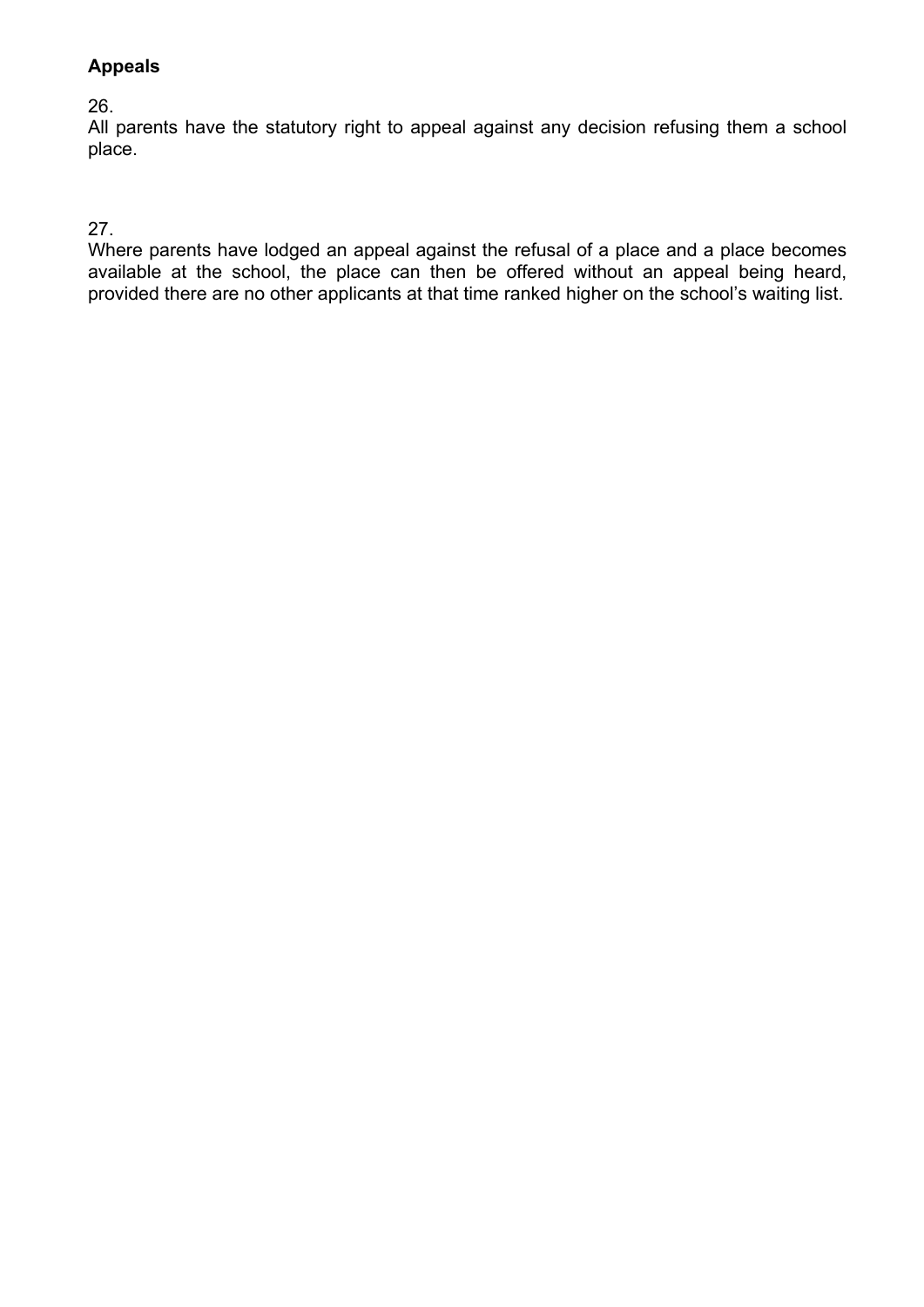| <b>Term</b>                          | <b>Definition</b>                                                                                                                                                                                                                                                                                                                                                                                                                             |
|--------------------------------------|-----------------------------------------------------------------------------------------------------------------------------------------------------------------------------------------------------------------------------------------------------------------------------------------------------------------------------------------------------------------------------------------------------------------------------------------------|
| LA                                   | A Local Authority                                                                                                                                                                                                                                                                                                                                                                                                                             |
| The LA                               | <b>Kent County Council</b>                                                                                                                                                                                                                                                                                                                                                                                                                    |
| The LA area                          | The area in respect of which Kent County Council is the Local Authority                                                                                                                                                                                                                                                                                                                                                                       |
| <b>Primary</b><br><b>Education</b>   | Has the same meaning as in section 2(1) of the Education Act 1996                                                                                                                                                                                                                                                                                                                                                                             |
| <b>Primary School</b>                | Has the same meaning as in section 5(1) of the Education Act 1996                                                                                                                                                                                                                                                                                                                                                                             |
| <b>School</b>                        | A Community, Foundation, Voluntary Aided or Voluntary Controlled<br>school and Academy (but not a special school) which is maintained.                                                                                                                                                                                                                                                                                                        |
| <b>Foundation</b><br>school          | Such of the schools as are Foundation schools. The governing body is<br>the admissions authority for these schools.                                                                                                                                                                                                                                                                                                                           |
| Aided<br><b>Voluntary</b><br>schools | Such of the schools as are Voluntary Aided schools, the governing<br>body of these schools is the admission authority. These schools are<br>church schools, and governors must have regard to the relevant<br>diocesan board when setting admissions arrangements.                                                                                                                                                                            |
| <b>VC schools</b>                    | Such of the schools as are Voluntary Controlled schools                                                                                                                                                                                                                                                                                                                                                                                       |
| <b>Academies</b>                     | Such schools which have been established under section 482 of the<br>Education Act 1996 (as amended by section 65 of the Education Act<br>2002) and/or those established under the Academies Act 2010.                                                                                                                                                                                                                                        |
| <b>Free Schools</b>                  | Such of the schools as are Free Schools. All-ability, state-funded<br>school set up in response to what local people say they want and need<br>in order to improve education for their children.                                                                                                                                                                                                                                              |
| <b>Admission</b><br>authority        | In relation to a community or voluntary controlled school means the LA<br>and, in relation to a trust, foundation or Voluntary Aided school and<br>Academy, means the governing body of that school                                                                                                                                                                                                                                           |
| <b>Admission</b><br>arrangements     | The arrangements for a particular school or schools which govern the<br>procedures and decision making for the purposes of admitting pupils to<br>the school                                                                                                                                                                                                                                                                                  |
| <b>Eligible</b><br>for<br>a<br>place | Means that a child has been placed on a school's ranked list at such a<br>point as falls within the school's published admission number.                                                                                                                                                                                                                                                                                                      |
| <b>RCAF</b>                          | Reception Common Application Form, completed online or on paper                                                                                                                                                                                                                                                                                                                                                                               |
| <b>JCAF</b>                          | Junior Common Application Form, completed online or on paper                                                                                                                                                                                                                                                                                                                                                                                  |
| <b>IYCAF</b>                         | In Year Casual Admission Form - this is the form used by parents to<br>apply for a school place outside of a school's normal point of entry.                                                                                                                                                                                                                                                                                                  |
| <b>SIF</b>                           | Supplementary Information Form - This is a form used by some<br>Academies, Foundation and Voluntary Aided and Free schools which<br>may use them to collect additional information at the time of application<br>in order for them to apply their over subscription criteria. They are<br>most commonly used by Faith Schools to collect details in relation to a<br>level of commitment to Faith which can be a factor in the priority given |